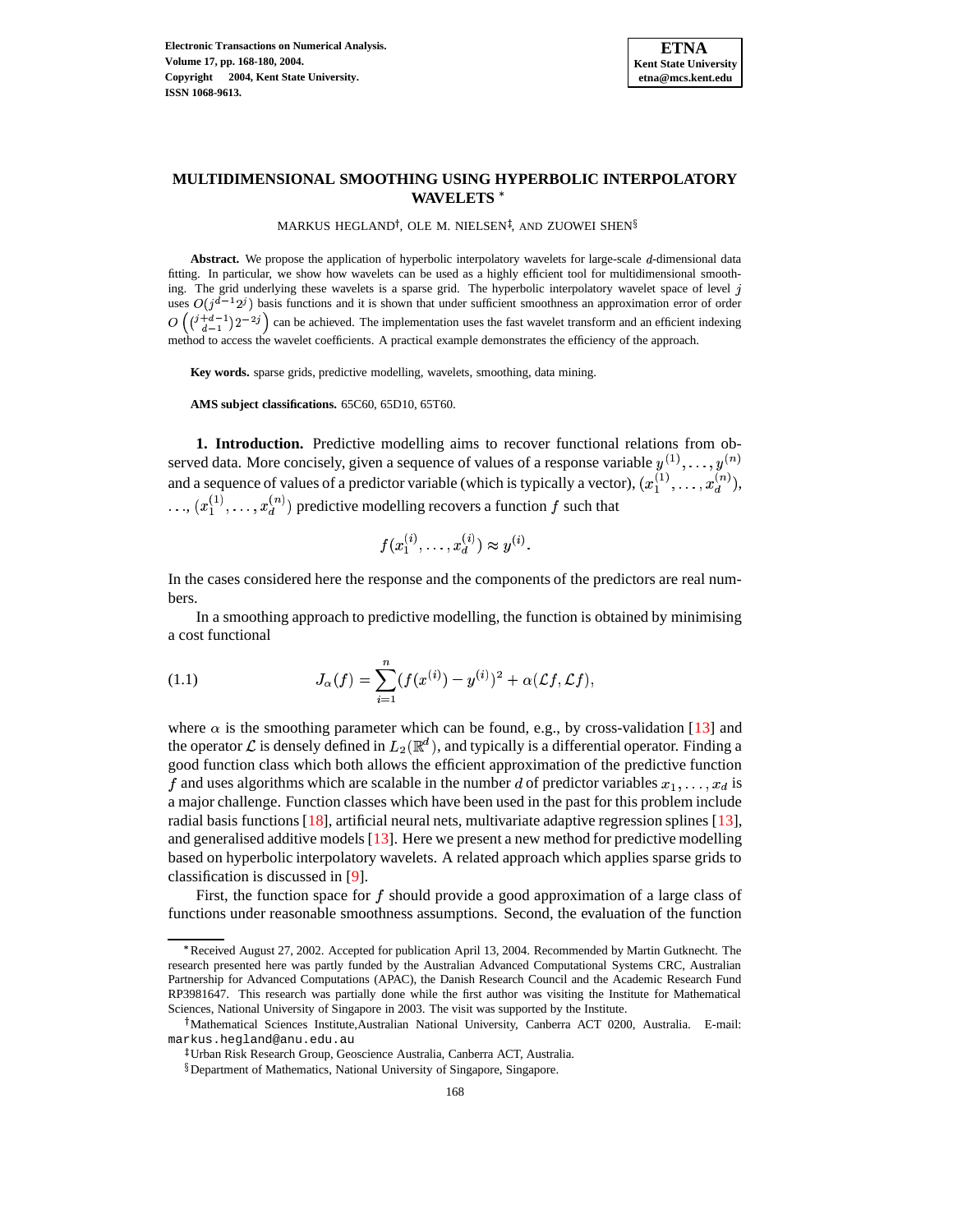**ETNA Kent State University etna@mcs.kent.edu**

Multidimensional smoothing using hyperbolic interpolatory wavelets 169

should be fast and the function itself should be represented by a limited number of nonzero coefficients. As we will see, hyperbolic interpolatory wavelets satisfy both conditions. If the function space for  $f$  has a relatively low dimension, then nonlinear approximation theory provides a feasible technique for the determination of an approximation with few terms [\[5\]](#page-12-3). This  $M$ -term approximation proceeds by first determining all the coefficients of the expansion of f in the space and then selecting the  $M$  most important ones, e.g., by using the threshold method  $[8]$ . This approach is very successful in the case of small  $d$ , e.g., in the case of image processing where  $d = 2$  (see [\[6\]](#page-12-5)). For problems of higher dimension, this approach is not feasible as the dimension of the underlying function space becomes prohibitively large. In this case, the  $M$ -term approximation technique needs to be preceded by a basis selection procedure which finds a smaller basis. This step makes the problem "seriously" nonlinear and typically greedy algorithms are used [\[13\]](#page-12-0).

Under sufficient smoothness conditions (which are related to the operator  $\mathcal{L}$ ), hyperbolic interpolatory wavelet spaces provide a good trade-off between function space complexity and approximation error. Hyperbolic orthogonal and bi-orthogonal wavelets were introduced in [\[7,](#page-12-6) [10,](#page-12-7) [11\]](#page-12-8) where error analyses were also given. Further, hyperbolic bi-orthogonal wavelets have been shown to be effective for the solution of high dimensional elliptic PDEs and IEs  $([15, 11])$  $([15, 11])$  $([15, 11])$  $([15, 11])$  $([15, 11])$ . Here we consider the case of interpolatory wavelets where the interpolation points form a sparse grid [\[19\]](#page-12-10). At the same time as we developed our hyperbolic interpolatory wavelet approach a related approach was developed which uses sparse grid approximations for the classification problem [\[9\]](#page-12-2).

In Section 2 we introduce hyperbolic interpolatory wavelets and discuss their approximation properties. In Section 3 we discuss the implementation and give an application.

**2. Approximation by hyperbolic interpolatory wavelets.** Data mining applications require access to function values on the grid points for further processing. For interpolatory wavelets the function values on the grid are directly related to the wavelet coefficients and can be easily retrieved. This is in contrast to orthogonal and biorthogonal wavelets for which more elaborate summations are required to retrieve the function values on the grid points. The approximation properties for hyperbolic biorthogonal wavelets have been studied in [\[7\]](#page-12-6). In the following we will show that similar estimates can be given for interpolatory wavelets using a different approach.

In the next subsection some basic properties of one-dimensional interpolatory wavelets are reviewed. The reader familiar with the literature on this topic can skip this subsection and move straight to the following subsection which introduces hyperbolic interpolatory wavelets.

**2.1. One dimensional interpolatory wavelets.** Compactly supported interpolatory wavelets are defined by *compactly supported, interpolatory refinable functions*  $\varphi$ . A compactly supported function  $\varphi$  is *refinable* if there is a finitely supported sequence  $a_k$ , such that the function  $\varphi$  satisfies the following equation:

$$
\varphi(x)=2\sum_{k\in\mathbb{Z}}a_k\varphi(2x-k).
$$

The sequence  ${a_k}_{k \in \mathbb{Z}}$  is called the refinement mask for  $\varphi(x)$ . A continuous refinable function  $\varphi$  is *interpolatory* if

(2.1) 
$$
\varphi(l) = \delta_l := \begin{cases} 1, & l = 0, \\ 0, & l \in \mathbb{Z} \setminus \{0\}. \end{cases}
$$

A simple example of an interpolatory refineable function  $\varphi$  is the hat function given in the following example.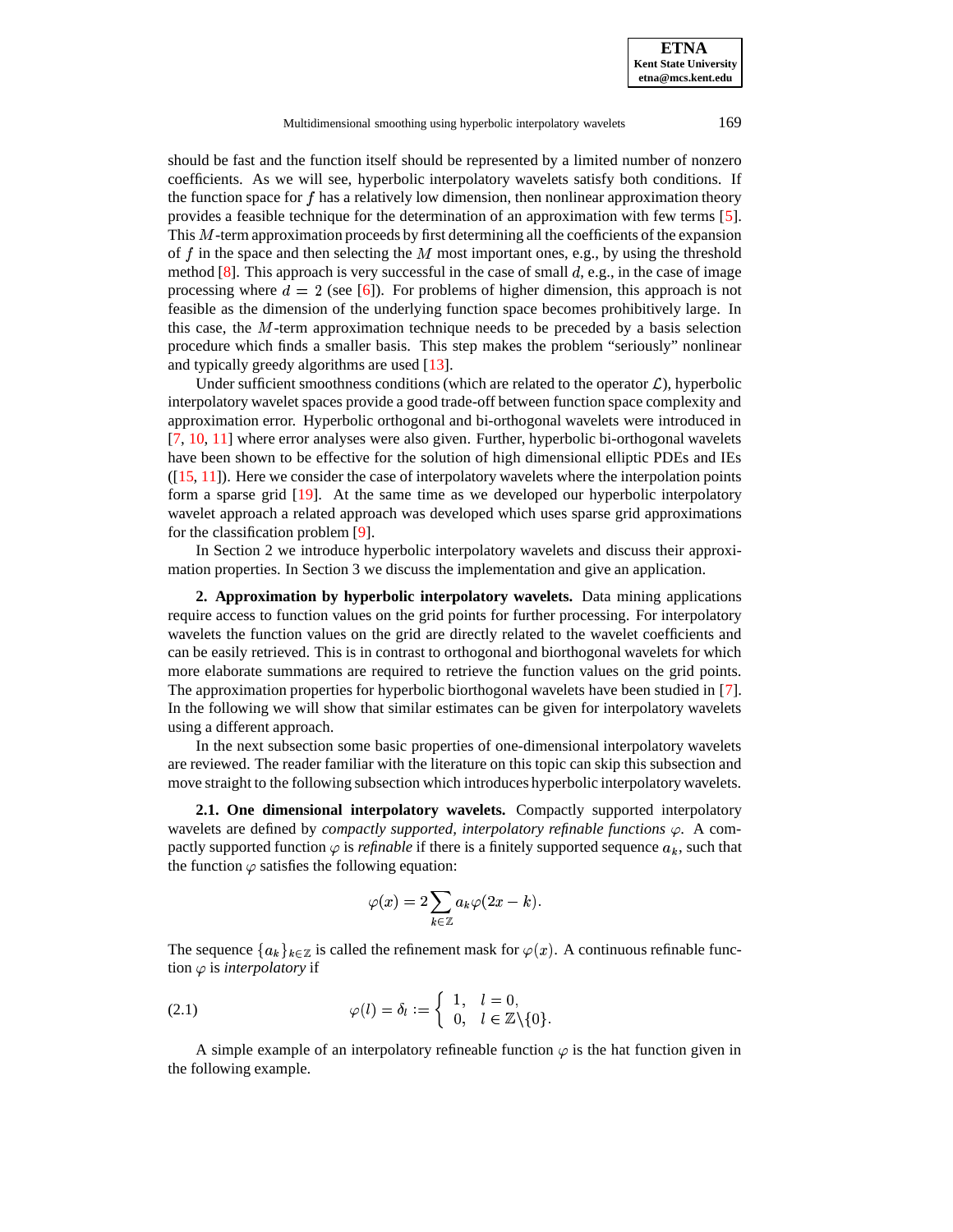EXAMPLE 2.1. *Let*

$$
\varphi(x) = \begin{cases} 1+x, & x \in [-1,0], \\ 1-x, & x \in [0,1], \\ 0, & \text{otherwise.} \end{cases}
$$

 $\varphi(x)$  is an interpolatory refinable function and its refinement mask is

$$
a_k = \begin{cases} 1/4, & k = -1, 1, \\ 1/2, & k = 0, \\ 0, & \text{otherwise.} \end{cases}
$$

Other examples are given in [\[3\]](#page-12-11) in terms of their Fourier transforms  $\hat{\varphi}(\omega)$  by

(2.2) 
$$
\widehat{\varphi}(\omega) = \prod_{j=1}^{\infty} \widehat{a}_N(\omega/2^j), \quad \omega \in \mathbb{R},
$$

<span id="page-2-0"></span>and the *symbols* are

(2.3) 
$$
\widehat{a}_N(\omega) := \cos^N(\omega/2) \left( \sum_{k=0}^{N/2-1} {N/2 - 1 + k \choose k} \sin^{2k}(\omega/2) \right),
$$

where  $N$  is an even number. More details on interpolatory refinable functions can be found in [\[14\]](#page-12-12).

We will now recall the wavelet decomposition using interpolatory refinable functions. First  $\varphi$  defines a shift-invariant subspace  $V_0$  of  $L_\infty(\mathbb{R})$  as

$$
V_0 := \overline{\operatorname{span}\{\varphi(\cdot - l) : l \in \mathbb{Z}\}}.
$$

The dilations of the space  $V_0$  are

$$
V_j := \{ f(2^j \cdot) : f \in V_0 \}.
$$

Since  $\varphi$  is refinable,  $V_i \subset V_{i+1}, j \in \mathbb{Z}$ . For  $f \in C(\mathbb{R})$ , the interpolation operator at the jth dyadic level is

$$
{\mathcal P}_{V_j} \, f := \sum_{l\in \mathbb{Z}} f(l/2^j) \varphi_{j,l}.
$$

The order of the interpolation error is known for smooth functions [\[4\]](#page-12-13). The smoothness can be described using Sobolev spaces  $W_{\infty}^r(\mathbb{R})$  [\[1\]](#page-12-14). One also requires that the refinable function  $\varphi$  satisfies a Strang-Fix condition of order r which is given in terms of the Fourier transform  $\varphi$  satisfies a Strang-Fix condition of order r which is given in terms of the Fourier transform  $\widehat{\varphi}$  as

$$
\widehat{\varphi}(0) \neq 0, \quad D^{j} \widehat{\varphi}(2 \pi k) = 0, \quad j = 0, 1, \ldots, r - 1, \quad k \in \mathbb{Z} \setminus \{0\},
$$

where  $D = \frac{d}{dx}$ . Now, if f is a compactly supported function in the *Sobolev space*  $W^{r+1}_{\infty}(\mathbb{R})$ where  $D = \frac{d}{dx}$ . Now, if f is a compactly supported function in the *Sobolev space*  $W_{\infty}^{r+1}(\mathbb{R})$  with *Sobolev semi-norm*  $|f|_{r+1}^S$  then the interpolation error  $f - \mathcal{P}_{V_j} f$  satisfies

(2.4) 
$$
\|f - \mathcal{P}_{V_j} f\| \le \text{const } |f|_{r+1}^{S} 2^{-jr}.
$$

The interpolation  $\mathcal{P}_{V_j} f$  interpolates f on the lattice  $(\frac{1}{2^j})\mathbb{Z}$ , i.e.,<br>  $(\mathcal{P}_V, f)(l/2^j) = f(l/2^j), \quad l \in \mathbb{Z}$ .

$$
(\mathcal{P}_{V_i}f)(l/2^j) = f(l/2^j), \quad l \in \mathbb{Z}.
$$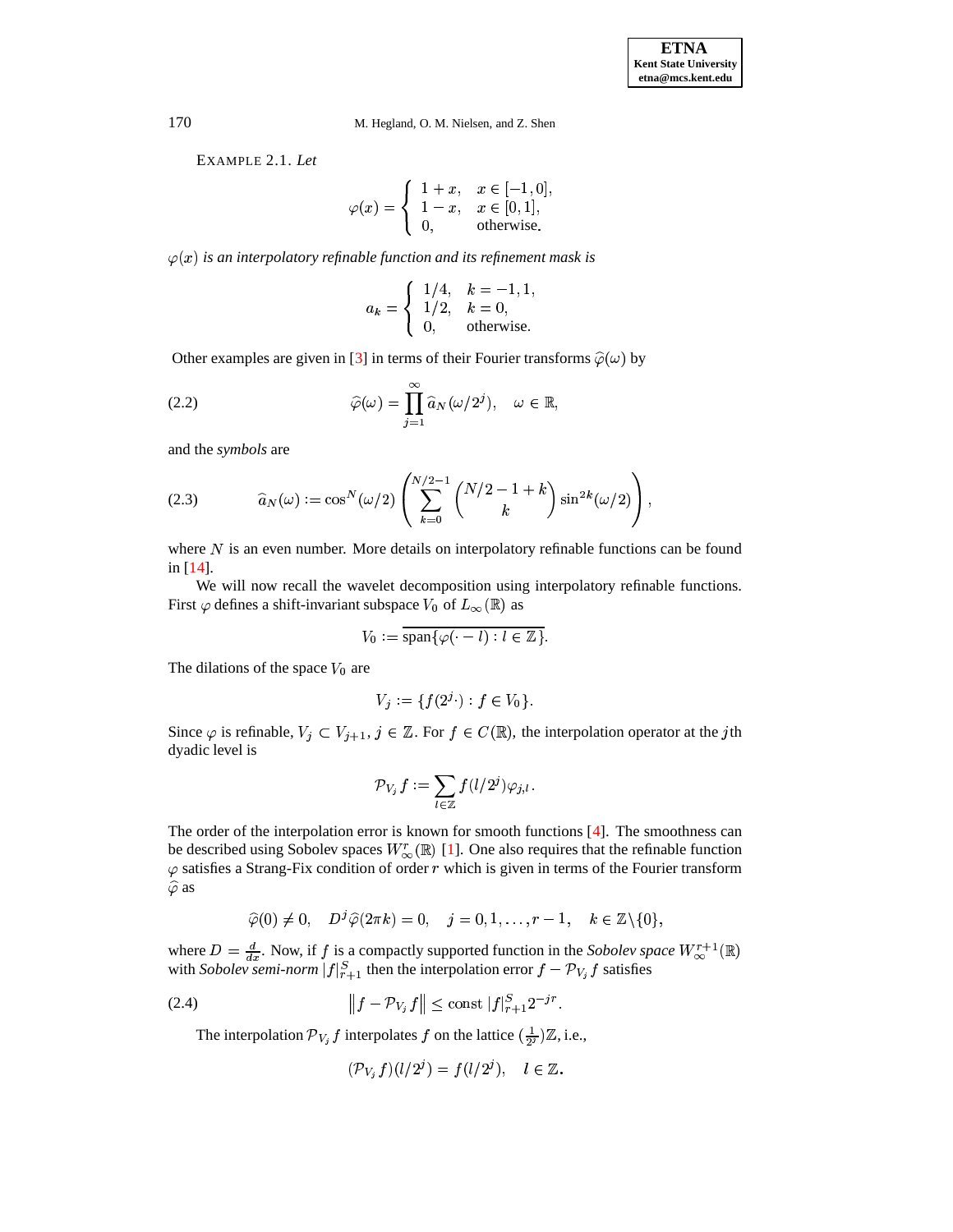Multidimensional smoothing using hyperbolic interpolatory wavelets 171

As  $V_{j-1} \subset V_j$  one can now introduce an algebraic complement  $W_{j-1}$  such that

$$
V_j = V_{j-1} \oplus W_{j-1}.
$$

In particular,  $W_j$  is a dilation of  $W_0$ , where  $W_0$  is the shift-invariant subspace of  $L_\infty(\mathbb{R})$  generated by generated by

$$
\psi := \varphi(2 \cdot -1).
$$

It follows that  $V_1 = V_0 \oplus W_0$  [\[8,](#page-12-4) [16\]](#page-12-15), with  $W_0 = \text{span}\{\psi(\cdot - l) : l \in \mathbb{Z}\}$ , and

$$
W_j := \{ f(2^j \cdot) : f \in W_0 \},\
$$

and one finds that

<span id="page-3-0"></span>
$$
\mathcal{P}_{V_j} f = \mathcal{P}_{V_{j-1}} f + \mathcal{P}_{W_{j-1}} (f - \mathcal{P}_{V_{j-1}} f).
$$

The spaces  $V_i$  satisfy the decomposition

(2.5) 
$$
V_j = \bigoplus_{i=0}^j S_i, \qquad S_j = \begin{cases} V_0, & j = 0, \\ W_{j-1}, & j > 0. \end{cases}
$$

the contract of the contract of the contract of the contract of the contract of the contract of the contract of

Since  $\{\varphi_{0,l}\}\$ is a basis for  $V_0$  and  $\{\psi_{j,l}\}\$ is a basis for  $W_j$  it follows that  $S_j$  has the basis  $\{\sigma_{i,l}\}\$ <sub>l</sub> given as

(2.6) 
$$
\sigma_{j,l} = \begin{cases} \varphi_{0,l}, & j = 0, \\ \psi_{j-1,l}, & j > 0. \end{cases}
$$

In general, let f be a compactly supported continuous function. Then, the sequence  $\mathcal{P}_{V_i}$  f converges to f in  $\|\cdot\|$  as j goes to infinity. In particular, as j goes to infinity (and  $j' = 0$ ) f has the expansion

$$
f=\sum_{j=0}^\infty \sum_{l\,in {\mathbb Z}} s_{j,l} \sigma_{j,l},
$$

where for each fixed j, the sequence  $\{s_{i,l}\}_{l\in\mathbb{Z}}$  is the sequence of wavelet coefficients related to the space  $S_i$ .

The *Besov space*  $B_{n,q}^r(\mathbb{R})$  can be defined in many ways. One definition uses the wavelet coefficients. Let  $\varphi \in C^r(\mathbb{R})$  satisfying the Strang-Fix condition of order r, with  $r > r'$ . Then,

$$
f=\sum_{j=0}^\infty \sum_{l\in\mathbb{Z}} s_{j,l}\sigma_{j,l}
$$

is in  $B_{n,q}^{r'}(\mathbb{R})$  if and only if

$$
||s_{0,l}||_p + (\sum_{j=1}^{\infty} (2^{jr''} (\sum_{l \in \mathbb{Z}} |s_{j,l}|^p)^{1/p})^q)^{1/q} < \infty,
$$

where  $r'' = r' + 1/2 - 1/p$ . Furthermore, the Besov norm  $|f|_{r'}^B$  is equivalent to the above number. We use in this paper the space  $B_{1,1}^{r+1/2}(\mathbb{R})$ . Its norm is:

$$
\sum_{j=0}^{\infty} \sum_{l \in \mathbb{Z}} 2^{jr} |s_{j,l}|.
$$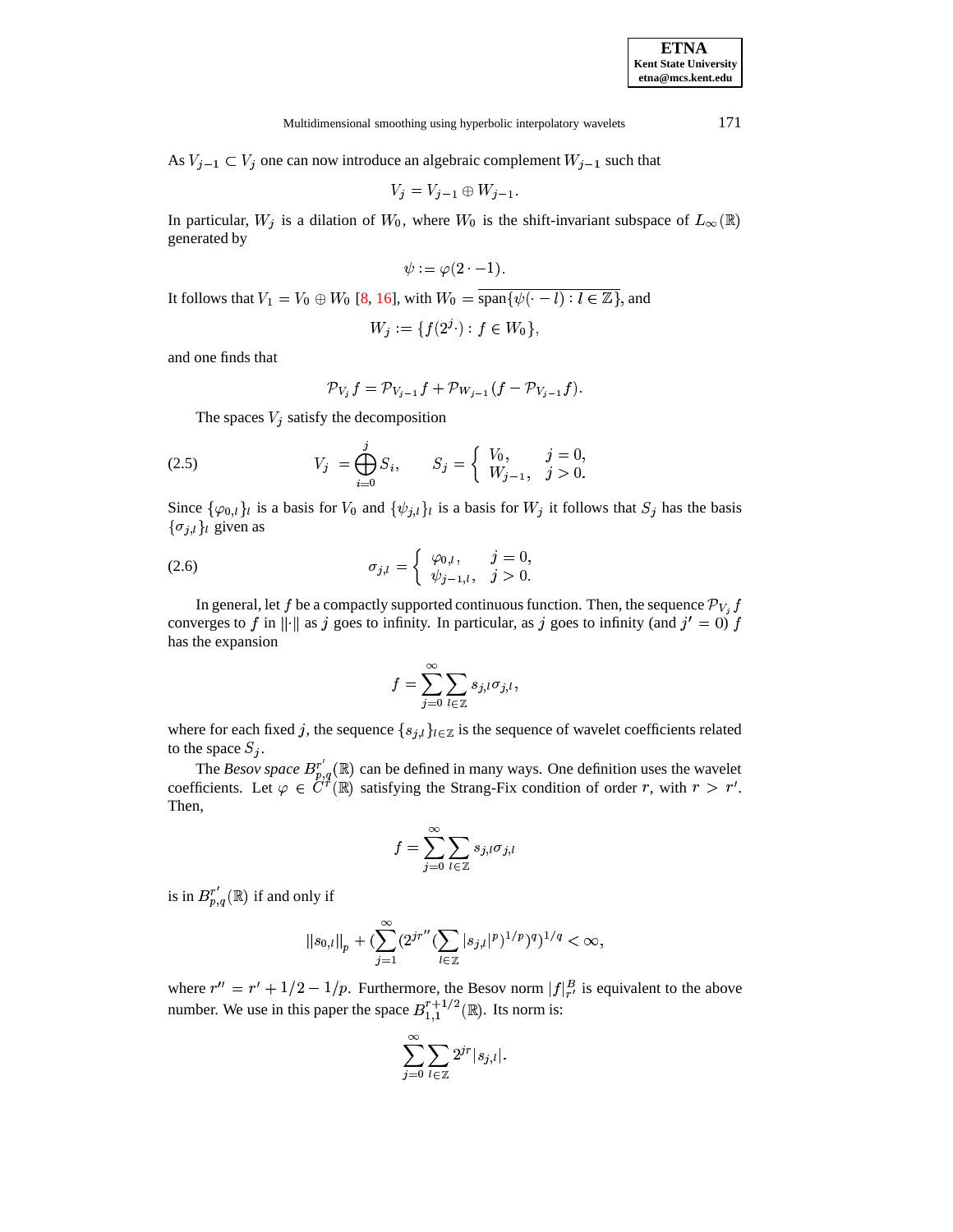It follows that the wavelet coefficients satisfy

$$
\sum_{l\in\mathbb{Z}}|s_{j,l}|=o(2^{-jr}).
$$

As we consider compactly supported wavelets and functions, only  $O(2<sup>j</sup>)$  of the coefficients are nonzero. Thus, the average over all (nonzero) coefficients at level  $l$  is of order  $o(2^{-j(r+1)})$ .

If f is a compactly supported function in  $C^{r+1}(\mathbb{R})$ , then f is in both the *Sobolev space*  $W^{r+1}_{\infty}(\mathbb{R})$  and the (R) and the *Besov space*  $B_{1,1}^{r+1/2}(\mathbb{R})$  (it i  $\sim$   $\sim$   $\sim$   $\sim$   $\sim$   $\sim$ **A A**  $L_1^{1/2}(\mathbb{R})$  (it is, in fact, in  $B_{1,1}^{r+1}(\mathbb{R})$ ). Fur **All Services**  $L_1^{+1}(\mathbb{R})$ ). Further facts of Sobolev and Besov spaces can be found in [\[5\]](#page-12-3) and [\[8\]](#page-12-4).

**2.2. Hyperbolic interpolatory wavelets.** The hyperbolic wavelet basis [\[7\]](#page-12-6) is a subset of the *rectangular wavelet basis* [\[5\]](#page-12-3):

$$
(2.7) \t\t \sigma_{j,l} = \bigotimes_{s=1}^a \sigma_{j_s,l_s}, \quad l_1 \ldots, l_d \in \mathbb{Z}, \quad 0 \leq j_1, \ldots, j_d \leq j,
$$

<span id="page-4-0"></span>200 and 200 million control and 200 million control and 200 million control and 200 million

where  $\mathbf{j} = (j_1, \ldots, j_d)$  and l is as above. The *hyperbolic interpolatory wavelet basis* is obtained from [\(2.7\)](#page-4-0) by removing all elements for which  $j_1 + \cdots + j_d > j$  leaving

(2.8) 
$$
\sigma_{j,l} = \bigotimes_{s=1}^d \sigma_{j_s,l_s}, \quad l_1 \ldots, l_d \in \mathbb{Z}, \quad 0 \leq j_1, \ldots, j_d \leq j, \quad j_1 + \cdots + j_d \leq j,
$$

where  $\bigotimes_{s=1}^{d} \sigma_{j_s, l_s}(x_1, \ldots, x_d) = \sigma_{j_1, l_1}(x_1) \cdots \sigma_{j_d, l_d}(x_d).$ 

<span id="page-4-1"></span>These basis functions span function spaces  $T_i$  which alternatively are defined recursively as

 $2.22$  and  $2.22$  and  $2.22$  and  $2.22$  and  $2.22$  and  $2.22$  and  $2.22$  and  $2.22$  and  $2.22$  and  $2.22$  and  $2.22$  and  $2.22$  and  $2.22$  and  $2.22$  and  $2.22$  and  $2.22$  and  $2.22$  and  $2.22$  and  $2.22$  and  $2.22$  and

(2.9) 
$$
T_{j+1} = T_j \bigoplus \big( \bigoplus_{j_1 + ... + j_d = j+1} \bigotimes_{s=1}^d S_{j_s} \big),
$$

where  $S_i$  are the spaces of univariate wavelets defined in [\(2.5\)](#page-3-0) and

$$
T_0=S_0\otimes\ldots\otimes S_0.
$$

Note that these function spaces are constructed using dilations and shifts of a refinable function  $\varphi$ . With

$$
Z_j = \big( \bigoplus_{j_1 + \ldots + j_d = j+1} \bigotimes_{s=1}^d S_{j_s} \big),
$$

one has  $T_{j+1} = T_j \oplus Z_j$ . The basis functions  $\sigma_{j_1, l_1}(x_1) \cdots \sigma_{j_d, l_d}(x_d)$ , with  $\sum_{s=1}^d j_s = j+1$ ,  $S_{s=1}^d j_s = j+1,$ form a Lagrange basis for the spaces  $Z_i$ , with the grid points

$$
\mathcal{I}_j := \left\{ \left( \frac{l_1}{2^{j_1}}, \ldots, \frac{l_d}{2^{j_d}} \right) : l_1 \ldots, l_d \in \mathbb{Z}, 0 \leq j_1, \ldots, j_d; j_1 + \cdots + j_d = j \right\},\
$$

and thus they are 1 at  $(\frac{l_1}{2i_1},\ldots,\frac{l_d}{2i_d})$  and 0 at all other points of  $\mathcal{I}_i$ . Thus one can introduce an interpolation operator on  $T_j$  by

$$
P_{T_j} = P_{T_{j-1}} \oplus P_{Z_{j-1}} (I - P_{T_{j-1}}).
$$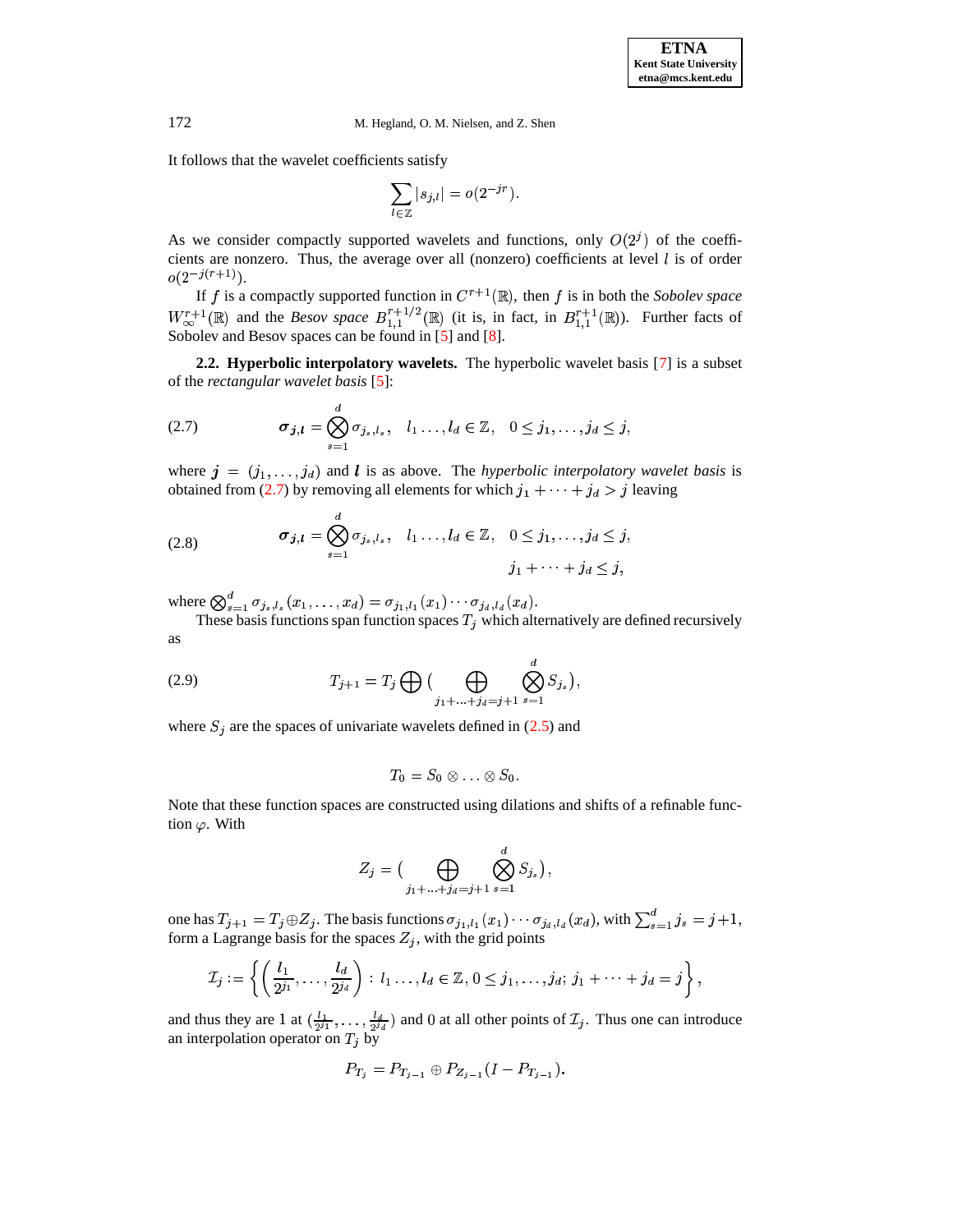This operator provides the interpolant on the grid  $\mathcal{I} = \bigcup \mathcal{I}_i$  and the grid  $\mathcal{I}$  as the grid known as *sparse grid* in the literature [\[19,](#page-12-10) [17,](#page-12-16) [12\]](#page-12-17). Thus  $P_{T_i}$  provides a direct way to compute the sparse grid interpolant for which the combination formula can be used [\[11\]](#page-12-8). A bounded subset of  $\mathbb{R}^d$  contains  $O(j^{d-1}2^j)$  sparse  $(1-12^j)$  sparse grid points which is substantially less than the  $O(2^{jd})$ regular grid points in the same subset. It can be seen that for compactly supported interpolatory wavelets the number of wavelets contributing to the function values for arguments in a bounded subset is  $O(2^{d-1}2^j)$ .

nded subset is  $O(2^{d-1}2^j)$ .<br>Next we estimate the interpolation error  $f - \mathcal{P}_{T_i} f$ . For this we  $T_i f$ . For this we need the following lemma:

<span id="page-5-0"></span>LEMMA 2.1. *The cardinality of the set*  $R = \{(j_1, \ldots, j_d) : 0 \le j_s \le j; j_1 + \cdots + j_d =$  $j\}$  is  $\#R = \binom{j+d-1}{d-1}$ .

*Proof.* Let  $C(j, d)$  denote the cardinality of R. If  $j_1 = 0$  the cardinality of R is  $C(j, d-1)$ , since there are only  $d-1$  degrees of freedom. In the remaining cases where  $j_1 \geq 1$ , we have that  $j \ge 1$  and the cardinality of R is  $\mathcal{C}(j-1,d)$ . Hence we have the recursion  $\mathcal{C}(j,d)$  =  $\mathcal{C}(j,d-1) + \mathcal{C}(j-1,d)$ . We use the fact that  $\mathcal{C}(1,1) = 1$  to start an induction and the induction step over  $j$  and  $d$  to see that

$$
\mathcal{C}(j,d) = \mathcal{C}(j,d-1) + \mathcal{C}(j-1,d)
$$
  
= 
$$
\binom{j+d-2}{d-2} + \binom{j+d-2}{d-1}
$$
  
= 
$$
\binom{j+d-1}{d-1},
$$

based on the standard recursion formula for binomial coefficients.  $\square$ We are now ready to state the following theorem:

THEOREM 2.2. Let  $T_i$  be the hyperbolic interpolatory wavelet space as defined in equa*tion [\(2.9\)](#page-4-1). Suppose that the underlying refinable function satisfies the Strang-Fix condition tion (2.9). Suppose that the unde.*<br>*of order r. Let*  $\mathcal{P}_{T_i}$  *be the interpo*  $_{T_i}$  be the interpolation operator from  $C(\mathbb{R}^d)$  onto  $T_j.$  Then for an arbitrary *compactly* supported function  $f$  in  $C^{r'}(\mathbb{R}^d)$  with  $r' \geq r + d/2$ ,

$$
||f - \mathcal{P}_{T_j} f|| \le \text{const } |f|_{r+d/2}^B \binom{j+d-1}{d-1} 2^{-jr},
$$

where  $|f|_{r+d/2}^B$  is the Besov norm of  $f$  in  $B_{1,1}^{r+d/2}$ . The constant is independent of  $f$  and  $j$ .

*Proof.* We first discuss the case that  $g \in C^{r+1}(\mathbb{R}^d)$  is a compact  $^d$ ) is a compactly supported tensor product function, i.e.,

$$
g=\bigotimes_{s=1}^d g_s,
$$

 $2<sup>2</sup>$ 

so that we have  $g(x) = g_1(x_1) \cdots g_d(x_d)$ .

Let  $g_s$  have the 1D expansion

$$
g_s = \sum_{j_s=0}^{\infty} \sum_{l_s \in \mathbb{Z}} h_{j_s,l_s} \sigma_{j_s,l_s}, \quad s = 1,\ldots,d.
$$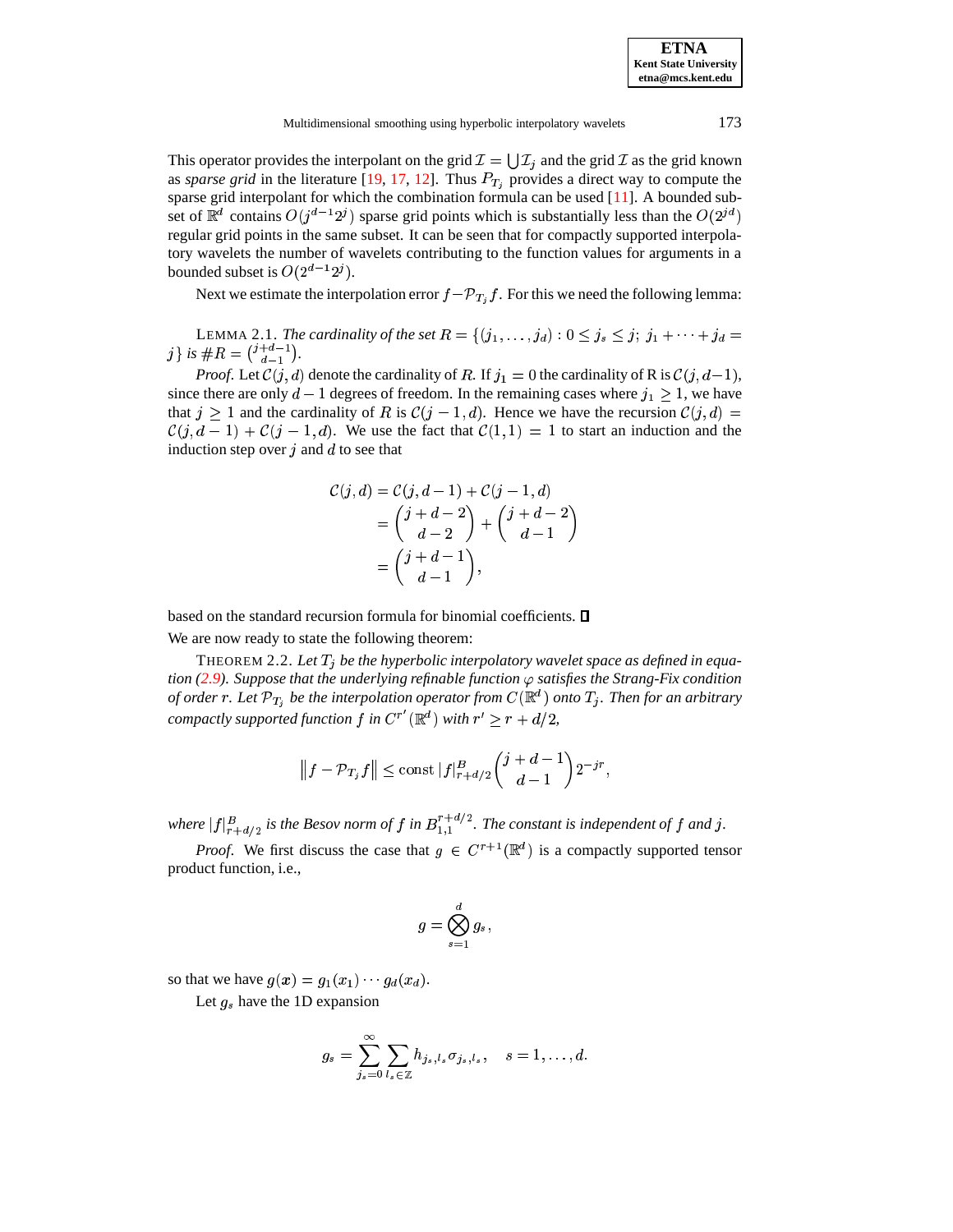Then, subtracting the wavelet expansion for  $\mathcal{P}_{T_i}$  g from the wa  $T_i$  g from the wavelet expansion for g, we get

$$
g - \mathcal{P}_{T_j} g = \sum_{\substack{j_1 + \ldots + j_d > j \\ 0 \leq j_1 \ldots j_d}} \sum_{l \in \mathbb{Z}^d} \bigotimes_{s=1}^d h_{j_s, l_s} \sigma_{j_s, l_s}
$$
  
= 
$$
\sum_{\substack{j_1 + \ldots + j_d > j \\ 0 \leq j_1 \ldots j_d}} \bigotimes_{s=1}^d \sum_{l \in \mathbb{Z}^d} h_{j_s, l_s} \sigma_{j_s, l_s}.
$$

Since

$$
\left\|\bigotimes_{s=1}^d \sum_{\boldsymbol{l}\in\mathbb{Z}^d} h_{j_s,l_s}\sigma_{j_s,l_s}\right\|\leq \text{const } |g|_r^S 2^{-(j_1+\cdots+j_d)r},
$$

we get

$$
||g - \mathcal{P}_{T_j} g|| \leq \sum_{\substack{j_1 + \dots + j_d > j \\ 0 \leq j_1 \dots j_d}} \left\| \bigotimes_{s=1}^d \sum_{l \in \mathbb{Z}^d} h_{j_s, l_s} \sigma_{j_s, l_s} \right\|
$$
  

$$
\leq \text{const } |g|_r^S \sum_{\substack{j_1 + \dots + j_d > j \\ 0 \leq j_1 \dots j_d}} 2^{-(j_1 + \dots + j_d)r}
$$
  

$$
= \text{const } |g|_r^S \sum_{i=j+1}^\infty {i + d - 1 \choose d - 1} 2^{-ir}.
$$

Here, we have used Lemma [2.1.](#page-5-0) Although the constant 'const' may vary throughout the proof, we use the generic name 'const' for items independent of  $j$ . Rewriting the above, we get

$$
\|g-\mathcal{P}_{T_j}g\|\le\operatorname{const}|g|_r^S\binom{j+d-1}{d-1}2^{-jr}\left(\sum_{i=j+1}^\infty\binom{i+d-1}{d-1}/\binom{j+d-1}{d-1}2^{-(i-j)r}\right).
$$

We now let  $k = i - j$  and observe that

$$
\binom{k+j+d-1}{d-1} / \binom{j+d-1}{d-1} = \frac{(k+j+d-1)(k+j+d-2)\cdots(k+j+1)}{(j+d-1)(j+d-2)\cdots(j+1)}
$$

$$
= \prod_{l=1}^{d-1} \frac{k+j+l}{j+l}
$$

$$
= \prod_{l=1}^{d-1} \left(\frac{k}{j+l}+1\right).
$$

We use this to simplify the series

$$
\sum_{k=1}^{\infty} \binom{k+j+d-1}{d-1} / \binom{j+d-1}{d-1} 2^{-kr}
$$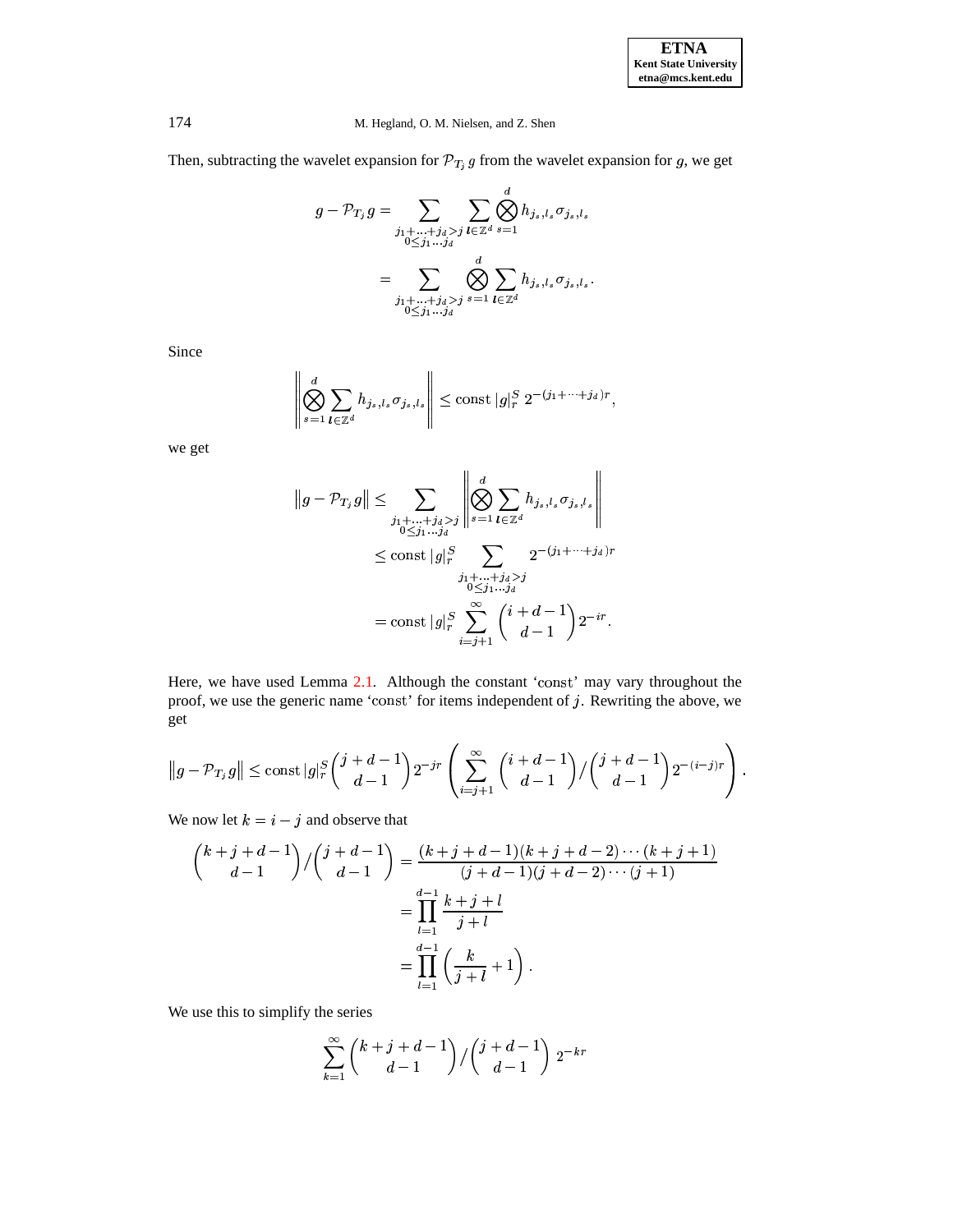to

$$
\sum_{k=1}^{\infty} \prod_{l=1}^{d-1} \left( \frac{k}{j+l} + 1 \right) 2^{-kr} \leq \sum_{k=1}^{\infty} (k+1)^{d-1} 2^{-kr},
$$

which is convergent by the quotient rule:

<span id="page-7-0"></span>
$$
\lim_{k \to \infty} \left( \frac{k+2}{k+1} \right)^{d-1} 2^{-r} < 1
$$

for  $r > 0$ . This is a constant independent of j so we have the bound

$$
(2.10) \t\t ||g - \mathcal{P}_{T_j} g|| \le \text{const } |g|_r^S \left(\begin{array}{c} j+d-1 \\ d-1 \end{array}\right) 2^{-jr} \le \mathcal{O}(j^{d-1}) 2^{-jr}.
$$

Thus we get convergence in  $j$  for fixed  $d$ . While the bound grows exponentially in  $d$ , however, as  $j$  grows very slowly with the grid size, this dependence is close to constant.

For the general case, we first choose an interpolatory refinable function  $\varphi \in C^{r'}(\mathbb{R})$ , with  $r' > r + d/2$ , that satisfies the Strang-fix condition r'. Such a function  $\varphi$  can be constructed by choosing N in [\(2.3\)](#page-2-0) sufficiently large (see, e.g., [\[2\]](#page-12-18) and [\[14\]](#page-12-12)). Let  $\Phi$  be the tensor product of  $\varphi$ , i.e.,

$$
\Phi(\boldsymbol{x}):=\varphi(x_1)\cdots\varphi(x_d).
$$

Thus,  $\Phi \in C^{r'}(\mathbb{R}^d)$  is a d-variable interpolatory refinable function. Then we can define the  $d$ -dimensional tensor product interpolatory wavelets as (see, e.g., [\[8\]](#page-12-4))

$$
\Psi_{\boldsymbol{\nu}} := \Phi(2 \cdot - \boldsymbol{\nu}), \quad \boldsymbol{\nu} \in \{0,1\}^d \backslash \{\boldsymbol{0}\} =: E_0,
$$

where  $\{0,1\}^d$  is the set of all d dimensional vectors with entries either 0 or 1.

For an arbitrary compactly supported function  $f \in C^{r'}(\mathbb{R}^d)$ , with  $r' > r + d/2$ , expanding  $f$  in terms of this basis, one obtains that

$$
f(\boldsymbol{x}) = \sum_{\boldsymbol{l} \in \mathbb{Z}^d} c_{0,\boldsymbol{l}} \Phi(\boldsymbol{x} - \boldsymbol{l}) + \sum_{i=0}^{\infty} \sum_{\boldsymbol{l} \in \mathbb{Z}^d} \sum_{\boldsymbol{\nu} \in E_0} d_{i,l}^{\boldsymbol{\nu}} \Psi_{\boldsymbol{\nu}}(2^i \boldsymbol{x} - \boldsymbol{l}).
$$

Note that this is a different decomposition than what is used elsewhere in this paper because there are no mixed scales. This is done in order to use the bound obtained for the tensor product function  $(2.10)$  for each scale in the general proof. Therefore,

$$
\|f - \mathcal{P}_{T_j} f\| \leq \sum_{l \in \mathbb{Z}^d} |c_{0,l}| \|\Phi(\cdot - l) - \mathcal{P}_{T_j} \Phi(\cdot - l)\| + \sum_{i=0}^{\infty} \sum_{l \in \mathbb{Z}^d} \sum_{\nu \in E_0} |d'_{i,l}| \|\Psi_{\nu}(2^i \cdot - l) - \mathcal{P}_{T_j} \Psi_{\nu}(2^i \cdot - l)\|.
$$

Since  $\Phi$  and  $\Psi_{\nu}(2^{i})$  are tensor product functions, we use the bound given in [\(2.10\)](#page-7-0) to obtain

$$
\left\|\Phi(\cdot-l)-\mathcal{P}_{T_j}\Phi(\cdot-l)\right\|\leq \mathrm{const} \left(\begin{matrix}j+d-1\\d-1\end{matrix}\right) |\Phi|_r^S \, 2^{-jr},
$$

and

$$
\left\| \Psi_{\nu}(2^i \cdot -l) - \mathcal{P}_{T_j} \Psi_{\nu}(2^i \cdot -l) \right\| \leq \mathrm{const} \left( \frac{j+d-1}{d-1} \right) \left| \Psi_{\nu}(2^i \cdot) \right|_r^S 2^{-jr}, \quad i \in \mathbb{Z}, \nu \in E_0.
$$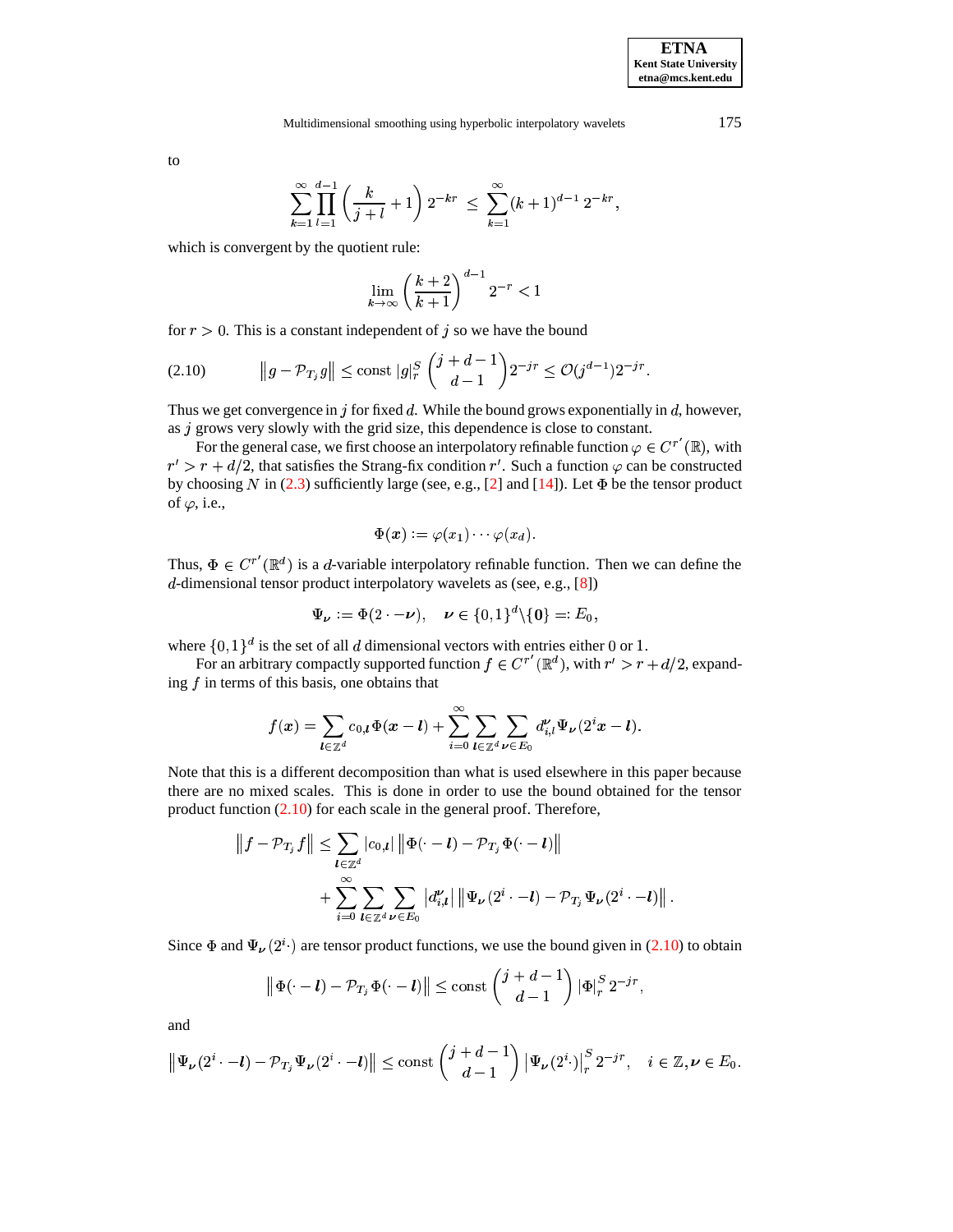<span id="page-8-0"></span>Since f is in  $C^{r'}(\mathbb{R}^d)$ , it is in the Besov space  $B_{1,1}^{r+d/2}$ . Furthermore, its Besov norm  $|f|_{r+d/2}^P$  is equivalent to

$$
(2.11) \qquad \qquad \sum_{\boldsymbol{l}\in\mathbb{Z}^d} |c_{0,\boldsymbol{l}}| + \left(\sum_{i=0}^{\infty} 2^{ir} \left(\sum_{\boldsymbol{l}\in\mathbb{Z}^d} \sum_{\boldsymbol{\nu}\in E_0} |d_{i,\boldsymbol{l}}^{\boldsymbol{\nu}}|\right)\right),
$$

(see [\[8\]](#page-12-4), Theorem 2.7), and, since

$$
\left|\Psi_{\boldsymbol{\nu}}(2^i x)\right|_r^S=2^{ir}\left|\Psi_{\boldsymbol{\nu}}(x)\right|_r^S,
$$

we have

$$
||f - \mathcal{P}_{T_j} f|| \le \text{const} \left( \frac{j+d-1}{d-1} \right) 2^{-jr} \left( \sum_{l \in \mathbb{Z}^d} |c_{0,l}| + \sum_{i=0}^{\infty} \sum_{l \in \mathbb{Z}^d} \sum_{\nu \in E_0} |d'_{i,l}| \ 2^{ir} \right)
$$
  

$$
\le \text{const} \ |f|_{r+d/2}^B \left( \frac{j+d-1}{d-1} \right) 2^{-jr}.
$$

The last inequality follows from  $(2.11)$ .  $\Box$ 

REMARK 2.1. *The accuracy of the compressed (orthogonal or biorthogonal) wavelet expansion has been discussed in [\[7,](#page-12-6) [10,](#page-12-7) [15\]](#page-12-9), where it was called the hyperbolic wavelet basis. However, the proof there, which depends on the vanishing moments of the wavelet functions, cannot be applied to the interpolatory wavelet expansion used here, since they do not have the required vanishing moments.*

*The choice of interpolatory wavelets is motivated by their practical advantages. In particular, the wavelet coefficients of hyperbolic interpolatory wavelets are closely related to the function values on a sparse grid which can be retrieved with little extra computation. These function values can then be used to determine many local properties of the functions like slope, curvature, and interactions.*

REMARK 2.2. *The Besov spaces provide some information about the size of the wavelet coefficients*  $d_{i,l}^{\nu}$ *. In fact,*  $A<sub>I</sub>$ . In fact, in the case of  $f \in B_{1,1}^{r+d/2}$ , one has

$$
\sum_{\bm{l}\in\mathbb{Z}^d}\sum_{\bm{\nu}\in E_0}\left|d_{j,\bm{l}}^{\bm{\nu}}\right|=o(2^{-jr}).
$$

As  $E_0$  contains  $O(2^d)$  elements and for compactly supported wavelets and functions  $O(2^{dj})$  of the coefficients are non-zero the average of all coefficients at level  $j$  is of order  $o(2^{-j(r+d)-d}).$ 

## **3. Implementation and Application.**

<span id="page-8-1"></span>**3.1.** The smoothing problem in  $T_i$ . The hyperbolic interpolatory wavelets are now used to solve the following smoothing problem. Given the data set:  $(\mathbf{x}^{(i)}, y^{(i)})$ ,  $i =$  $x, \ldots, n, \quad x^{(i)} \in \mathbb{R}^d, y^{(i)} \in \mathbb{R}$ , we wish to minimise the functional

$$
J_{\alpha}(f)=\sum_{i=1}^n(f(\pmb{x}^{(i)})-y^{(i)})^2+\alpha\int_{\mathbb{R}^d} \left|\mathcal{L}f(\pmb{x})\right|^2 \,d\pmb{x},
$$

where *n* is the number of data points and f is limited to  $T_i$ . This leads to the following matrix problem for the vector of wavelet coefficients  $\boldsymbol{d}$ :

$$
J_{\alpha}(\boldsymbol{d})=\|\boldsymbol{M}\boldsymbol{d}-\boldsymbol{y}\|^2+\alpha\boldsymbol{d}^T\boldsymbol{L}\boldsymbol{d},
$$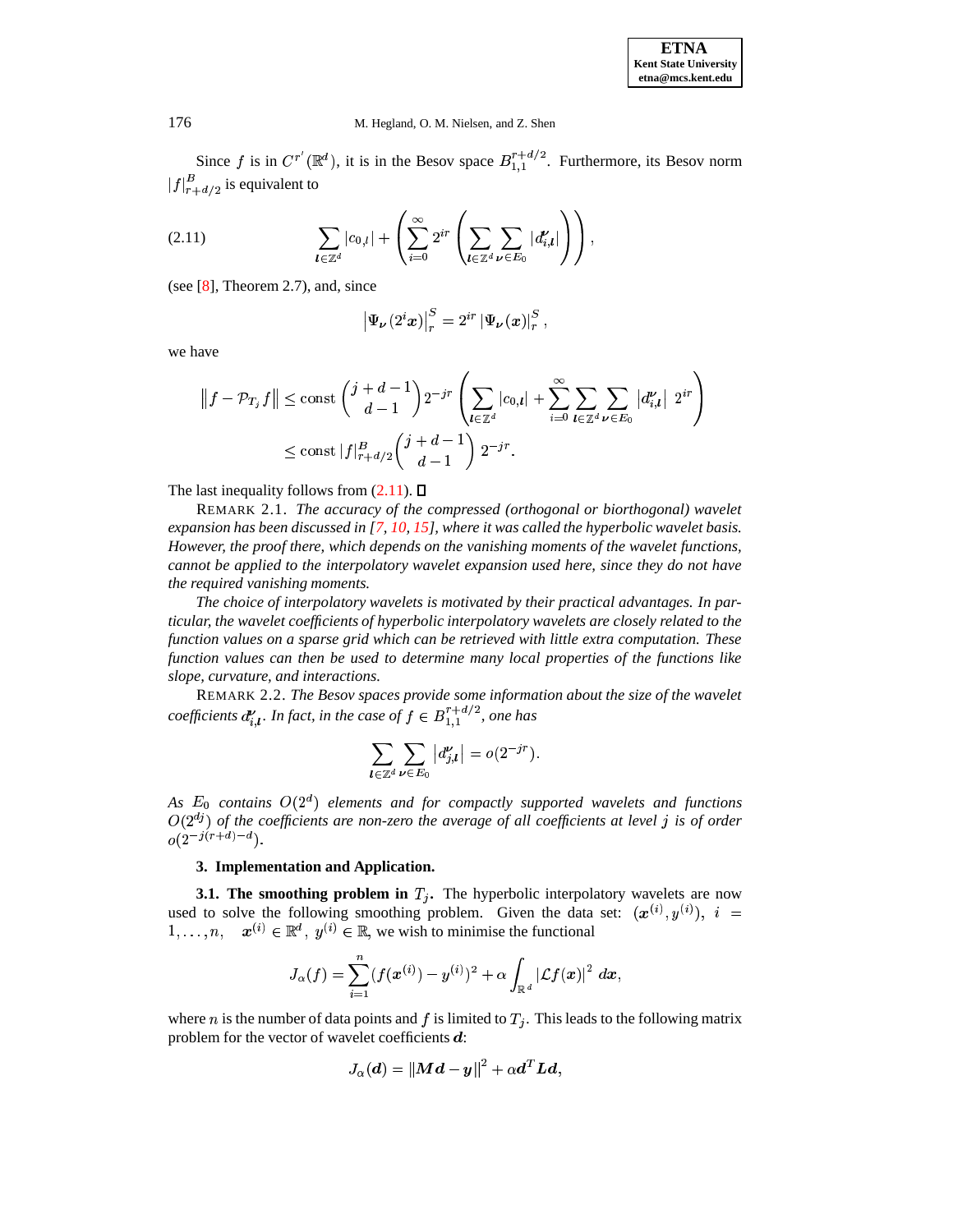### Multidimensional smoothing using hyperbolic interpolatory wavelets 177

where

$$
[\mathbf{L}]_{\mathbf{k},l} = \int_{\mathbb{R}^d} \mathcal{L} \sigma_{j,\mathbf{k}} \mathcal{L} \sigma_{j,l} dx, [\mathbf{M}]_{i,l} = \sigma_{j,l}(x^{(i)}), \quad i = 1, \ldots, n.
$$

This problem has the normal equations:

(3.1) 
$$
\left(\boldsymbol{M}^T \boldsymbol{M} + \alpha \boldsymbol{L}\right) \boldsymbol{d} = \boldsymbol{M}^T \boldsymbol{y}.
$$

The computations of the matrices use the wavelet basis functions  $\sigma_{i,l}$ . It turns out that the computations could also be done using products of shifted and translated refinable functions  $\varphi$ . For this one first observes that  $S_i \subset V_i$  and thus

$$
\bigotimes_{s=1}^d S_{j_s} \subset \bigotimes_{s=1}^d V_{j_s}.
$$

The basis of the right-hand side are just products of shifts and fixed dilations of the refinable function  $\varphi$ . After computing the corresponding matrices to L and M in this case the fast wavelet transform is used to determine the components relating to the wavelet spaces. This does not require the determination of the matrices for the "full" spaces  $\bigotimes_{s=1}^{a} V_{j_s}$  but only  $2<sup>2</sup>$ for a selection of much smaller spaces. In a sense this approach is akin to the combination technique of sparse grids which also requires the solution of problems on smaller but regular spaces. In contrast to the combination method the method proposed here, however, is the exact solution in the wavelet space and not only an approximation. Moreover, the determination of the matrices in the wavelet space can be computed very efficiently using the fast wavelet transform.

**3.2. Example: Predictive modelling of forest cover type.** In this section we demonstrate how the method developed in the previous sections can be used in data mining for multidimensional predictive modelling. We will take a (Bayesian) classification problem as our example. The data description and the problem statement are available at the web page <http://kdd.ics.uci.edu/databases/covertype/covertype.html>.

The aim is to find a model for the forest cover type as a function of the following 10 cartographic parameters:

| Variable           | <b>Description</b>                 |
|--------------------|------------------------------------|
| <b>ELEVATION</b>   | Altitude above sea level           |
| <b>ASPECT</b>      | Azimuth                            |
| <b>SLOPE</b>       | Inclination                        |
| HORIZ_HYDRO        | Horizontal distance to water       |
| <b>VERTI_HYDRO</b> | Vertical distance to water         |
| <b>HORIZ_ROAD</b>  | Horizontal distance to roadways    |
| HILL_SHADE_9       | Hill shade at 9am                  |
| HILL_SHADE_12      | Hill shade at noon                 |
| HILL_SHADE_15      | Hill shade at 3pm                  |
| <b>HORIZ_FIRE</b>  | Horizontal distance to fire points |

All values are averaged over 30x30 meter cells and are observed on a regular grid with 30 meter spacing in both directions.

The response variable takes one of seven values (1-7) corresponding to the different possible types of forest cover. They are Spruce fir, Lodgepole pine, Ponderosa pine, Cottonwood/Willow, Aspen, Douglas fir, and Krummholz, respectively. However, for this study we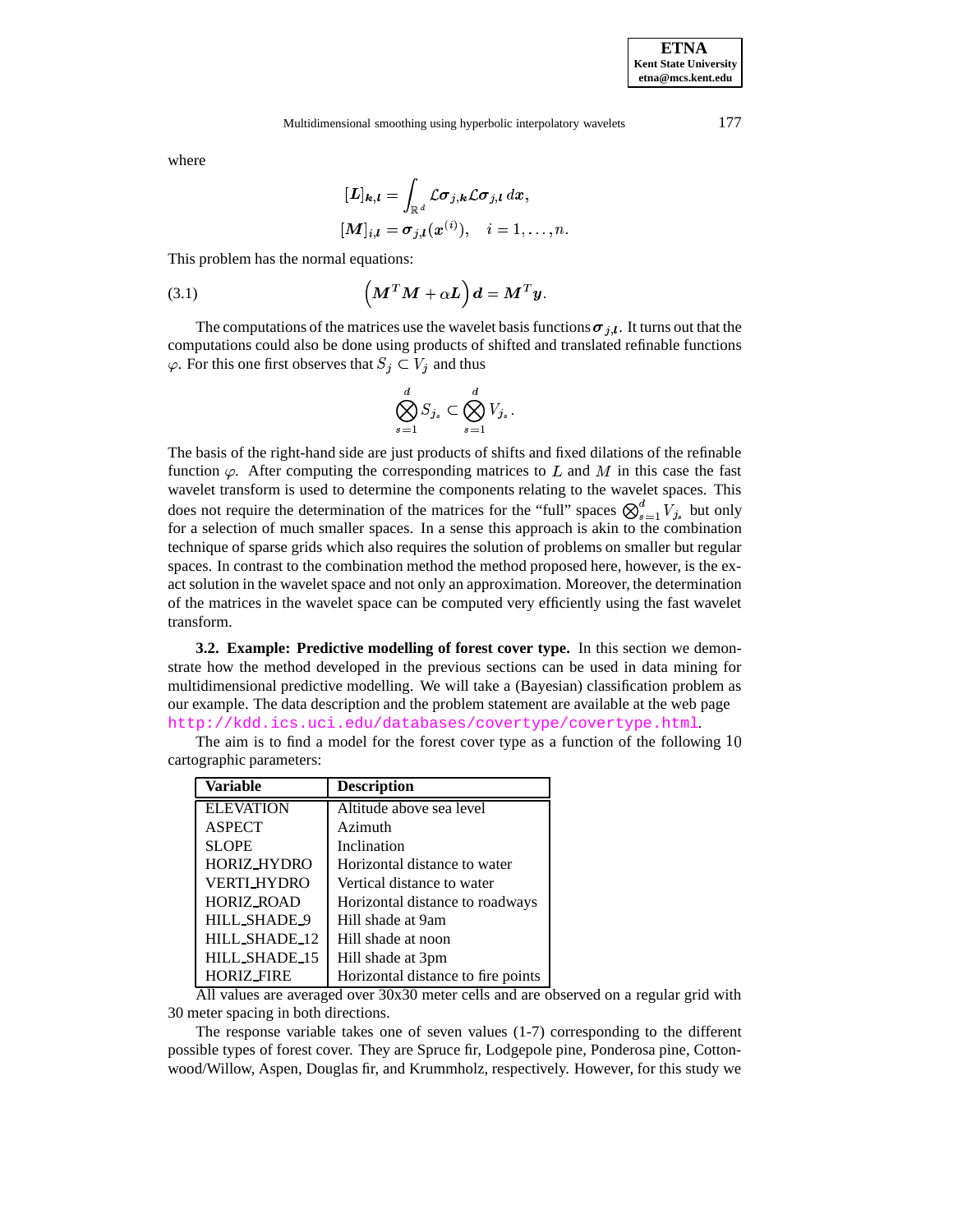will use the data to train a predictive model predicting only the presence or absence of one type of forest cover at a time. In particular, we will determine predictors for the existence of Ponderosa pine. Predictors for the other types can be obtained in similar ways. The response variable is thus

> $\mathbf{u} = \mathbf{v}$  .  $\int 1$ , cover = Ponderosa pine, 1, cover – I onderosa pine,  $k = 1, \ldots, 7$ .<br>0, otherwise. ) +!+ + ) <sup>+</sup>

The predictor is the vector  $x$  of cartographic measurements.

Each model found using the smoothing methodology of Section [3.1](#page-8-1) is a continuous function  $f$ . The classifier is obtained by thresholding this function where the class is predicted to be Ponderosa pine if  $f(x) > 0.5$  and is not Ponderosa pine otherwise. On any test set the performance of the function f is estimated by the *misclassification rate*. This is the number of times the classifier predicts Ponderosa pine when in fact it is something else for the test set plus the number of times that the classifier predicts something else but the actual data is indeed Ponderosa pine.

The smoothing method requires the choice of two parameters, the smoothing parameter  $\alpha$ and the maximal level j. If  $\alpha$  is chosen too small and j too large then one would get *overfitting* of large misclassification rates. In order to determine these parameters the data is randomly separated into three distinct subsets of approximately equal size. The first part, the training set is used to compute functions for a variety of different parameters  $\alpha$  and  $j$ . The second part, the test set is used to estimate the misclassification rate for these functions which have been determined from the training set. The parameters are selected to make this error estimate minimal. Finally, the third part of the data is used to estimate the misclassification rate of the model with these "optimal" parameters. For an in-depth discussion of the properties of this method, see [\[13\]](#page-12-0).

The above problem is ten-dimensional at a first glance. However, some variables are likely to be more important than others, so we have conducted an initial 1D study predicting  $y$  as a function of each of the independent variables separately. The most important variables are then selected for predictions of high dimension.

Figure 3.1 shows approximating functions f which depend on one variable  $x_i$  only. The <sup>7</sup> Figure 3.1 shows approximating functions  $f$  which depend on one variable  $x_i$  only. The y-axis corresponds to the function values  $f(x_i)$  and the x-axis to the values of  $x_i$ . The name of the particular variable  $x_i$  together with the overall classification rate is provided as label to each plot. It can be seen that "elevation" is the most important predictor variable with a classification rate of  $0.80$  followed by "distance to roads" with a rate of  $0.59$  and "distance to fire points" with a rate of 0.55. The rates and the best values of  $\alpha$  and j are listed in Table [3.1](#page-11-1)

The important question at this point is how much the maximal rate of the 1D predictions can be improved by simultaneously taking more variables into account. This depends on the problem at hand and can be verified by progressively increasing the dimensionality including variables according to their importance as assessed in the 1D study. Table [3.2](#page-11-2) shows the classification rates obtained from multivariate models. In this case  $\dot{\gamma}$  was fixed to be 3 but  $\alpha$  was found using the test set as described above. It is seen that the best classification rate was increased from  $0.80$  in the 1D case to  $0.87$  in the six dimensional case. The third column provides a reference prediction using a generic surface where possible. The generic surface is obtained by using the spaces  $V_j \otimes V_j$  instead of the hyperbolic interpolatory wavelet spaces. It is seen that the predictive power of the compressed surface is almost as good as that of a full surface. In this particular example, the gain in classification rate from increased dimensionality is modest. Other examples, where a multivariate model has much more predictive power, the advantage of using the compressed system will be greater.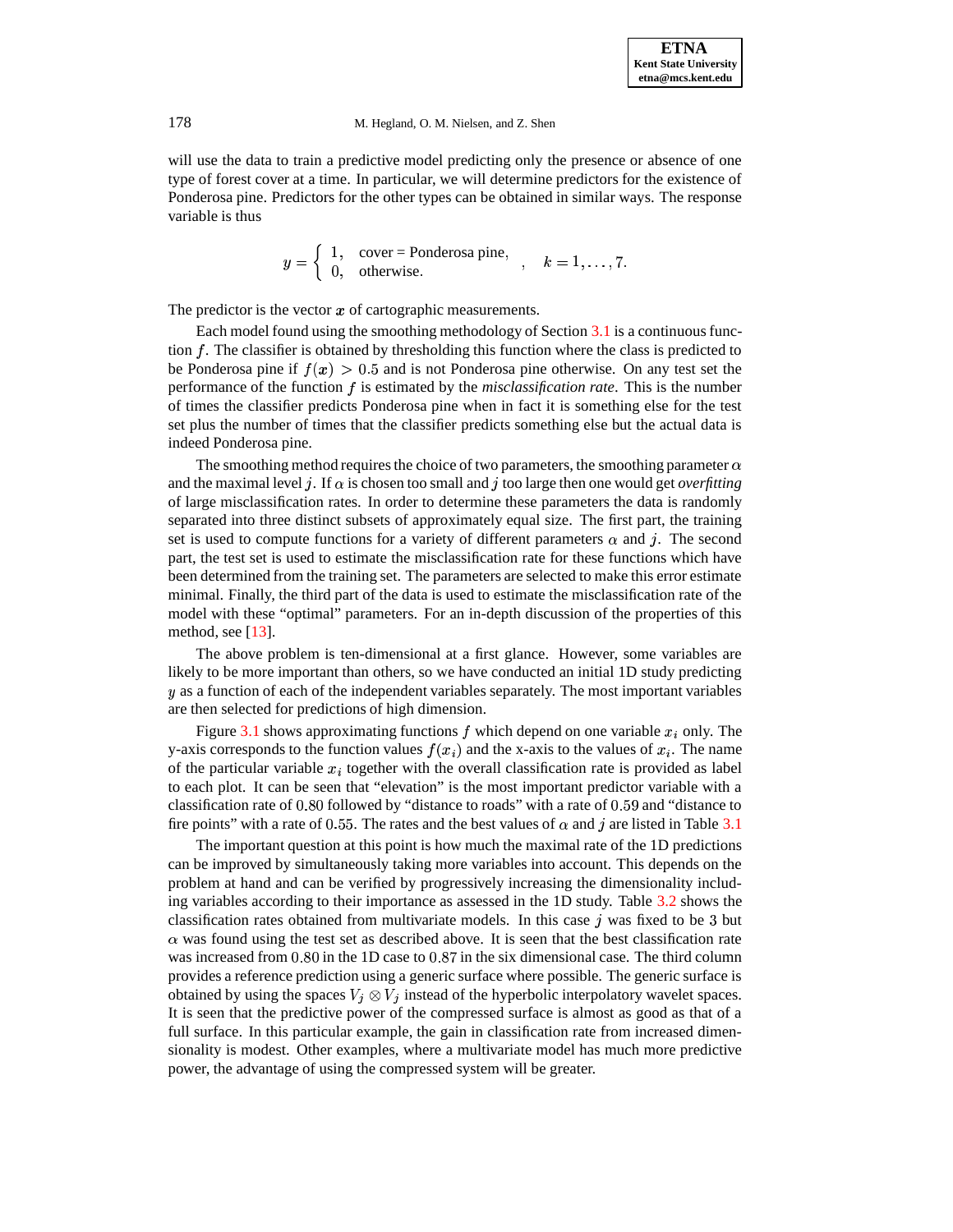Multidimensional smoothing using hyperbolic interpolatory wavelets 179



<span id="page-11-0"></span>FIG. 3.1. *One* dimensional predictions of Ponderosa pine. y-axis: predictions  $f(x_i)$ , x-axis: predictor  $x_i$ *used, label: name of predictor and classification rate.*

| Variable           | $\alpha$ | $\jmath$       | Rate |  |  |
|--------------------|----------|----------------|------|--|--|
| <b>ELEVATION</b>   | 100      |                | 0.80 |  |  |
| <b>ASPECT</b>      | 0.1      | 4              | 0.53 |  |  |
| <b>SLOPE</b>       | 10       | 2              | 0.53 |  |  |
| HORIZ HYDRO        | 0.01     | $\mathfrak{D}$ | 0.54 |  |  |
| <b>VERTI HYDRO</b> | 0.1      | 2              | 0.54 |  |  |
| <b>HORIZ ROAD</b>  |          | 5              | 0.59 |  |  |
| HILL_SHADE_9       | 100      | $\mathfrak{D}$ | 0.55 |  |  |
| HILL_SHADE_12      | 10000    | $\Omega$       | 0.52 |  |  |
| HILL_SHADE_15      | 10       | 2              | 0.52 |  |  |
| <b>HORIZ_FIRE</b>  | 0.1      |                | 0.55 |  |  |
| TABLE 3.1          |          |                |      |  |  |

<span id="page-11-1"></span>Results of the 1D predictions corresponding to Figure [3.1.](#page-11-0) The chosen value of  $\alpha$  and j are given together with *the classification rate for each of the ten variables.*

|                   | Compressed system |                                   | Generic system |         |
|-------------------|-------------------|-----------------------------------|----------------|---------|
| <b>Dimensions</b> | Rate              | # terms                           | Rate           | # terms |
| 2                 | 0.8216            | 37                                | 0.8260         | 81      |
| 3                 | 0.8359            | 123                               | 0.8483         | 729     |
| 4                 | 0.8487            | 368                               | 0.8631         | 6561    |
| 5                 | 0.8587            | 1032                              | N/A            | 59049   |
| 6                 | 0.8697            | 2768<br>$T_{\rm A}$ pr $\sim$ 2.2 | N/A            | 531441  |

TABLE 3.2

<span id="page-11-2"></span>*The best multivariate predictions obtained from the compressed system and the generic system where possible.* It is seen that the compressed system predicts almost as well as the generic system but it requires much less storage. The CPU time required to compute the generic system increased rapidly with increased dimensionality and it was not possible to compute the generic system for dimensions higher than 4 because of excessive storage requirements.

**ETNA Kent State University etna@mcs.kent.edu**